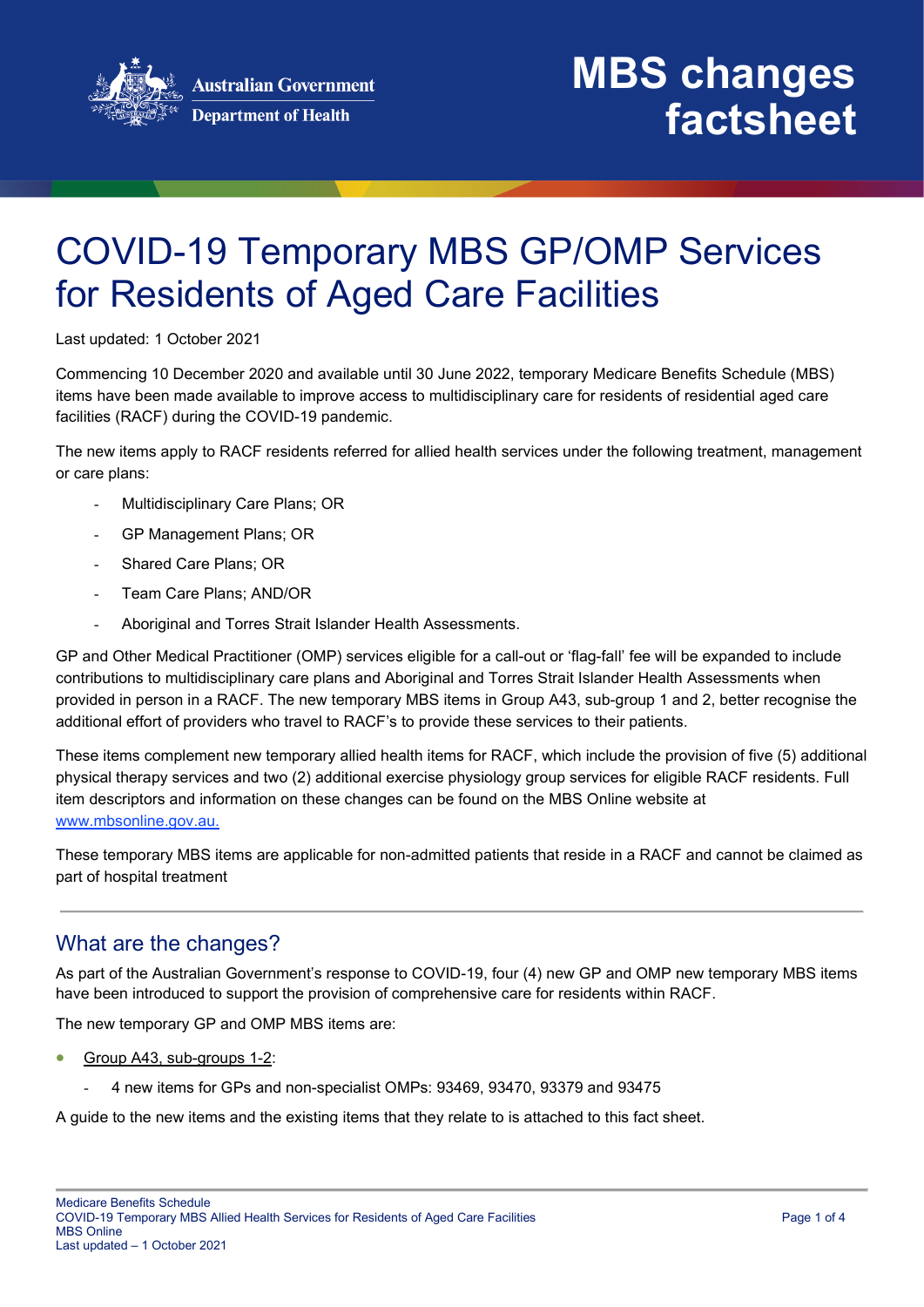

# **MBS changes factsheet**

## Who is eligible?

The new temporary items replicate the clinical eligibility requirements for patients of existing treatment, management or care items, but enable providers to claim flag-fall for their attendance at a RACF (billed only for the first patient seen on a RACF visit).

#### Why are the changes being made?

Many people in RACF have experienced deconditioning because of the COVID-19 pandemic. Deconditioning is a complex process of physiological change following a period of inactivity and bedrest.

Increasing access to multidisciplinary care, supported by specific allied health services for people in RACFs will help residents maintain and improve their health and wellbeing.

#### What does this mean for providers?

The temporary MBS items for services allow GPs and OMPs to claim a flag-fall fee which better recognises the additional effort required to travel from regular consultation rooms to provide these services in-person.

Patients living in RACF may be considered eligible for temporary additional Medicare-subsidised allied health services for physical therapies. These temporary items allow patients to access up to five (5) additional allied physical therapy services and two (2) additional allied exercise physiology group services in a calendar year. Where these temporary additional services are included in the patient's eligible treatment, management or care plan, medical practitioners are not required to provide an additional referral to the patient's allied health provider/s.

If an updated treatment, management or care plan is required (for example when a patient transitions to aged care) medical practitioners may review patients' plans to include the temporary additional allied health services.

The flag-fall items apply to a provider's first attendance at a RACF to provide an MBS service, per occasion. Where two or more RACFs are co-located or are adjacent to each other, a practitioner is not eligible for extra compensation for visiting the second facility.

#### How will these changes affect patients?

Patients may benefit from increased engagement with their GP for multidisciplinary care planning, and should ask their GPs about their multidisciplinary care needs.

The temporary items do not need to be bulk billed, however, the provider must ensure informed financial consent is obtained prior to any service which attracts a co-payment.

#### How will the changes be monitored and reviewed?

The Department of Health will monitor the use of the new MBS items by medical, nursing and allied mental health practitioners. Use of the items that does not seem to be in accordance with the relevant Medicare guidelines and legislation will be actioned appropriately.

#### Where can I find more information?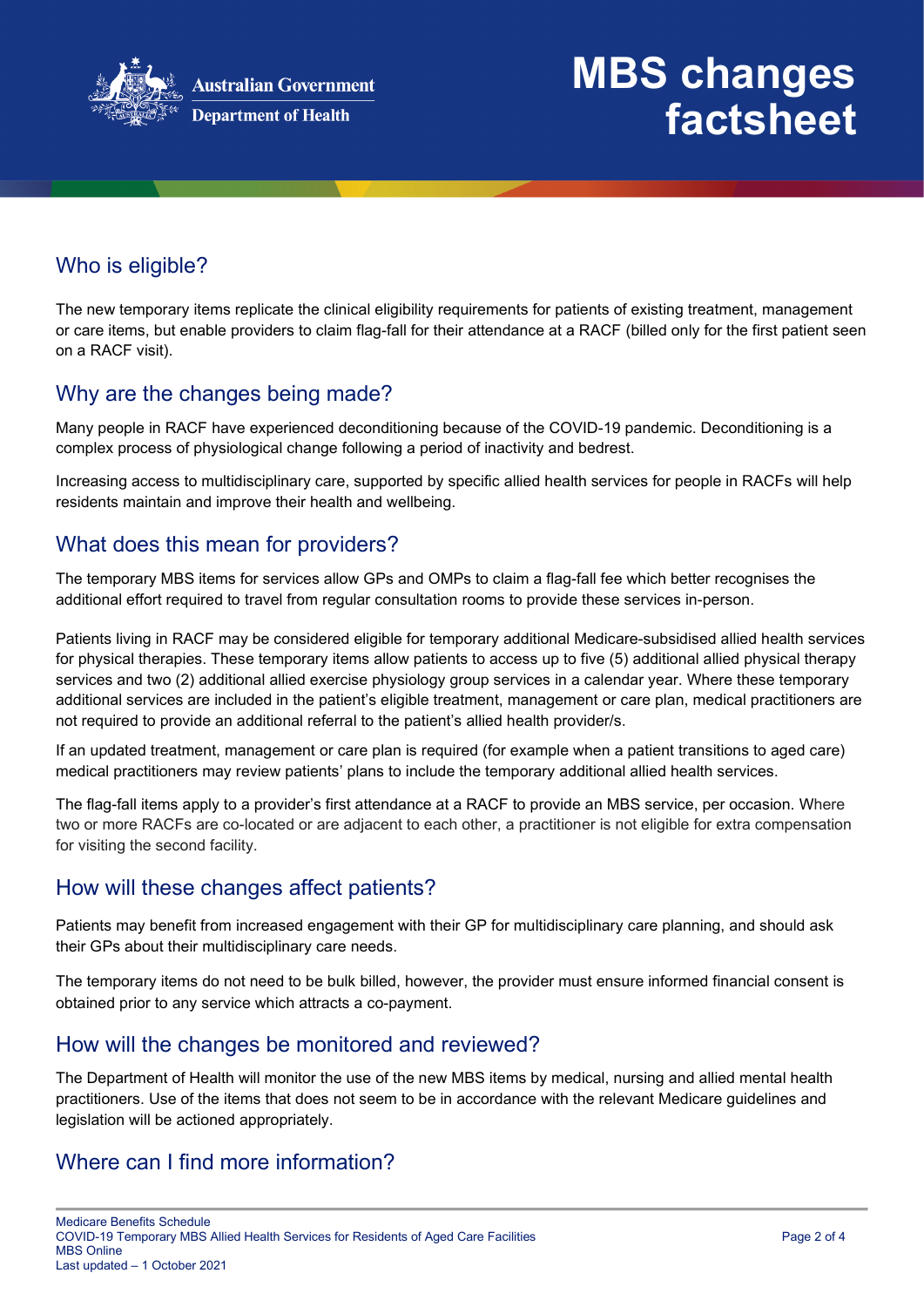

The Aged Care Royal Commission's special report on the COVID-19 pandemic in aged care is available from the [Commission's website.](https://agedcare.royalcommission.gov.au/publications/aged-care-and-covid-19-special-report)

COVID-19 National Health Plan resources for the general public, health professionals and industry are available from the [Australian Government Department of Health website.](https://www.health.gov.au/resources/collections/coronavirus-covid-19-national-health-plan-resources)

The full item descriptors and information on other changes to the MBS can be found on the MBS Online website at www.mbsonline.gov.au. You can also subscribe to future MBS updates by visiting [MBS Online](http://www.mbsonline.gov.au/) and clicking 'Subscribe'.

The Department of Health provides an email advice service for providers seeking advice on interpretation of the MBS items and rules and the Health Insurance Act and associated regulations. If you have a query relating exclusively to interpretation of the Schedule, you should email [askMBS@health.gov.au.](mailto:askMBS@health.gov.au)

Subscribe to ['News for Health Professionals'](https://www.servicesaustralia.gov.au/organisations/health-professionals/news/all) on the Services Australia website and you will receive regular news highlights.

If you are seeking advice in relation to Medicare billing, claiming, payments, or obtaining a provider number, please go to the Health Professionals page on the Services Australia website or contact Services Australia on the Provider Enquiry Line – 13 21 50.

*Please note that the information provided is a general guide only. It is ultimately the responsibility of treating practitioners to use their professional judgment to determine the most clinically appropriate services to provide, and then*  to ensure that any services billed to Medicare fully meet the eligibility requirements outlined in the legislation.

*This sheet is current as of the Last updated date shown above, and does not account for MBS changes since that date.*